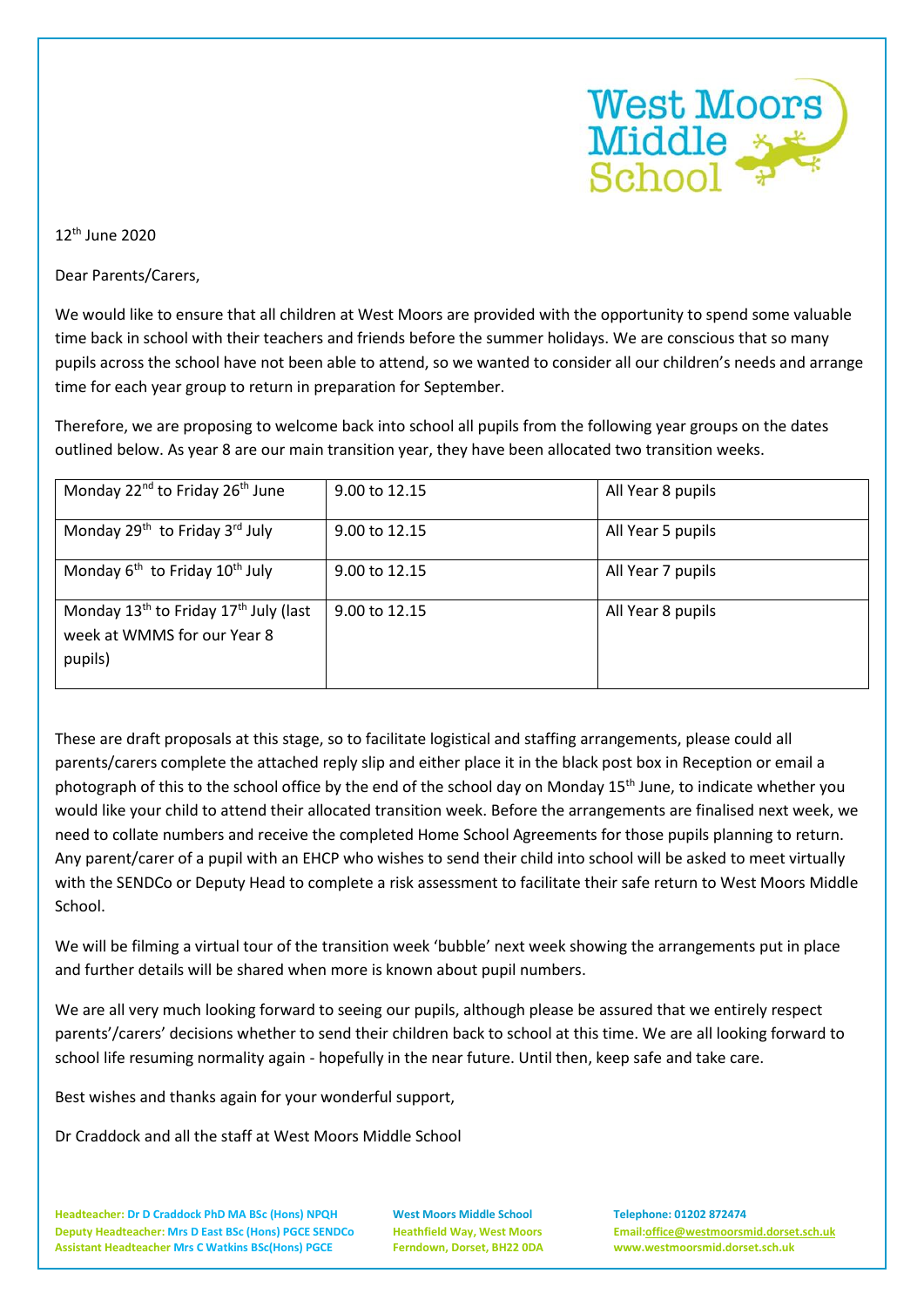| Return to School                                         |  |  |
|----------------------------------------------------------|--|--|
|                                                          |  |  |
| to attend school during their allocated transition week. |  |  |
|                                                          |  |  |
|                                                          |  |  |
|                                                          |  |  |